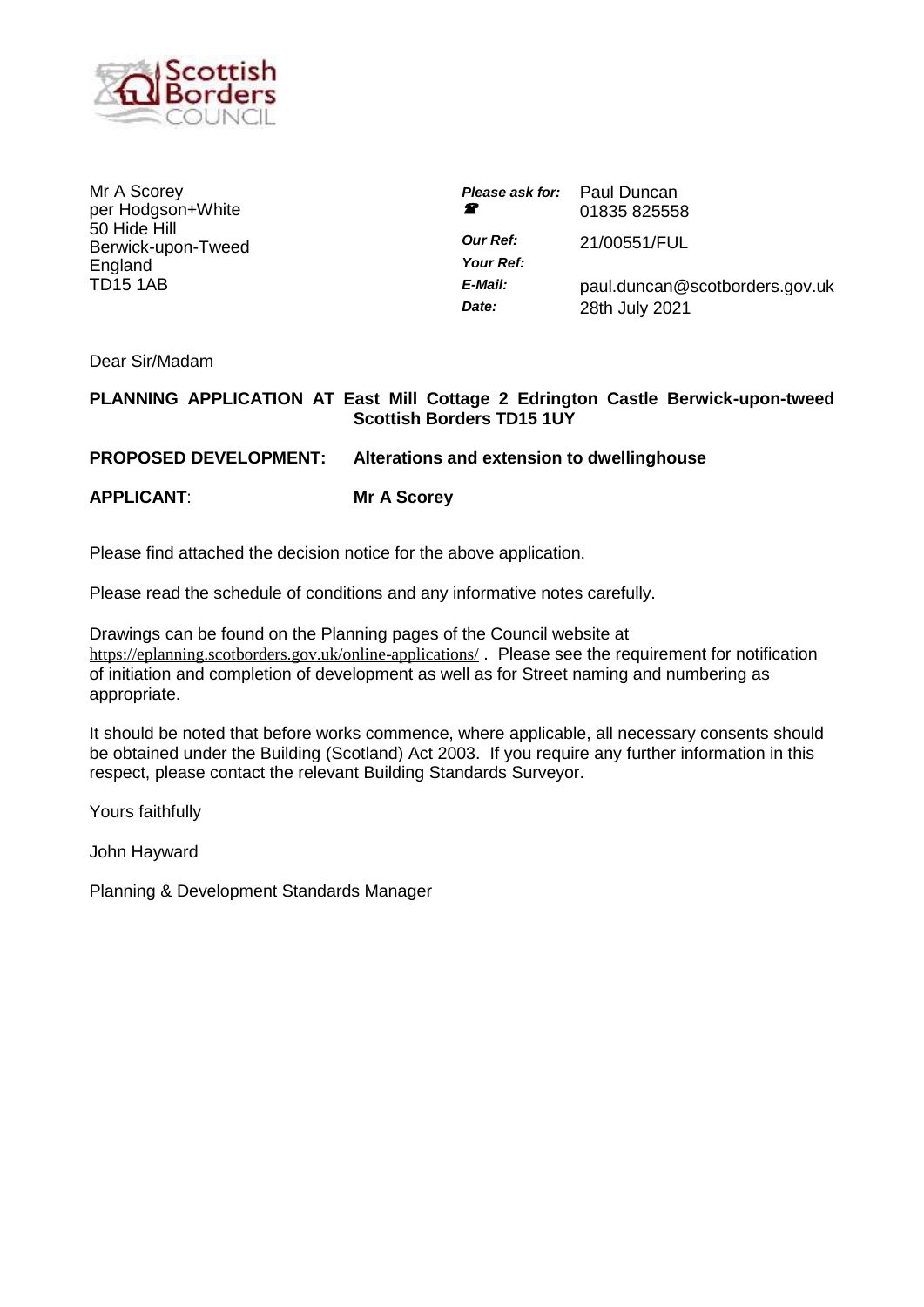

## **TOWN AND COUNTRY PLANNING (SCOTLAND) ACT 1997 (as amended)**

## **Town and Country Planning (Development Management Procedure) (Scotland) Regulations 2013**

### **Application for Planning Permission Reference : 21/00551/FUL**

#### **To : Mr A Scorey per Hodgson+White 50 Hide Hill Berwick-upon-Tweed England TD15 1AB**

With reference to your application validated on **8th April 2021** for planning permission under the Town and Country Planning (Scotland) Act 1997 (as amended) for the following development :-

## **Proposal : Alterations and extension to dwellinghouse**

## **at : East Mill Cottage 2 Edrington Castle Berwick-upon-tweed Scottish Borders TD15 1UY**

The Scottish Borders Council hereby **grant planning permission** in accordance with the approved plan(s) and the particulars given in the application and in accordance with Section 58 of the Town and Country Planning (Scotland) Act 1997 (as amended), subject to the following direction:

• That the development to which this permission relates must be commenced within three years of the date of this permission.

And subject to the conditions on the attached schedule imposed by the Council for the reasons stated

**Dated 28th July 2021 Planning and Regulatory Services Environment and Infrastructure Council Headquarters Newtown St Boswells MELROSE TD6 0SA**

> **John Hayward Planning & Development Standards Manager**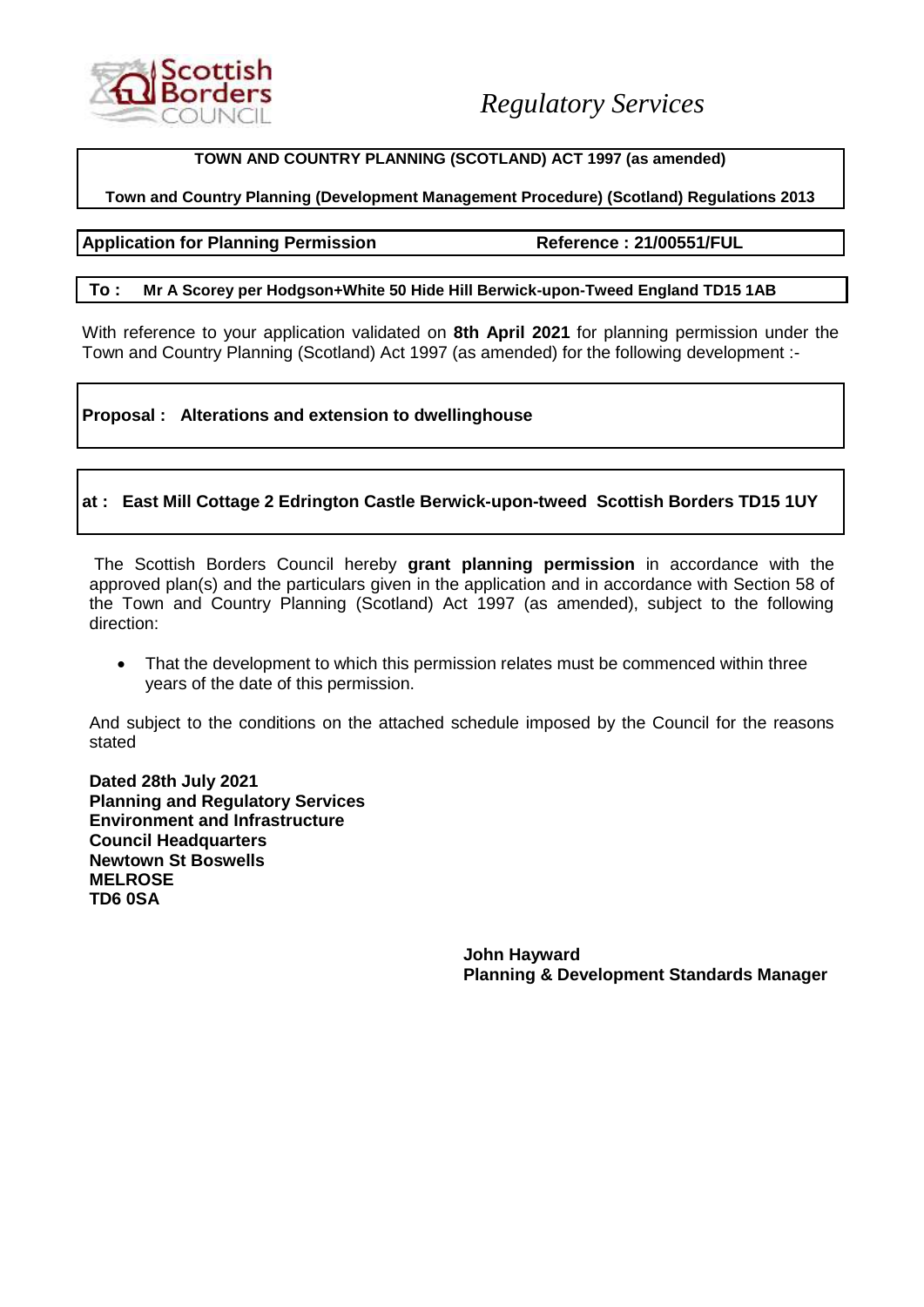

#### **APPLICATION REFERENCE : 21/00551/FUL**

**Schedule of Plans and Drawings Approved:**

| <b>Plan Ref</b>    | <b>Plan Type</b>                              | <b>Plan Status</b> |
|--------------------|-----------------------------------------------|--------------------|
| hwad-315-002 REV E | Location Plan<br>Proposed Elevations Approved | Approved           |

#### **REASON FOR DECISION**

Subject to compliance with the schedule of conditions, the development will accord with the relevant provisions of the Local Development Plan 2016 and there are no material considerations that would justify a departure from these provisions.

#### **SCHEDULE OF CONDITIONS**

- 1 The development hereby permitted shall not be carried out otherwise than in complete accordance with the plans and specifications approved by the Planning Authority. Reason: To ensure that the development is carried out in accordance with the approved details.
- 2 The external surfaces of the development hereby permitted shall be completed in the materials shown on the plan hereby approved, and no other materials shall be used without the prior written consent of the Planning Authority. Reason: To ensure a satisfactory form of development, which contributes appropriately to its setting.

#### **FOR THE INFORMATION OF THE APPLICANT**

It should be noted that:

1 The Council's Flood Risk team offer the following advice:

Should the applicant require them, a number of flood protection products such as floodgates and air-vent covers are acommercially available and details of these can be found by calling Emergency Planning on 01835 825056 who are able to offer discounts for the products.

Use of water resilient materials and construction methods, as appropriate, is recommended as part of the development.

N.B: This permission does not include any consent, approval or licence necessary for the proposed development under the building regulations or any other statutory enactment and the development should not be commenced until all consents are obtained.

Under The Control of Pollution Act 1974, the Council recommends the following hours for noisy construction-related work: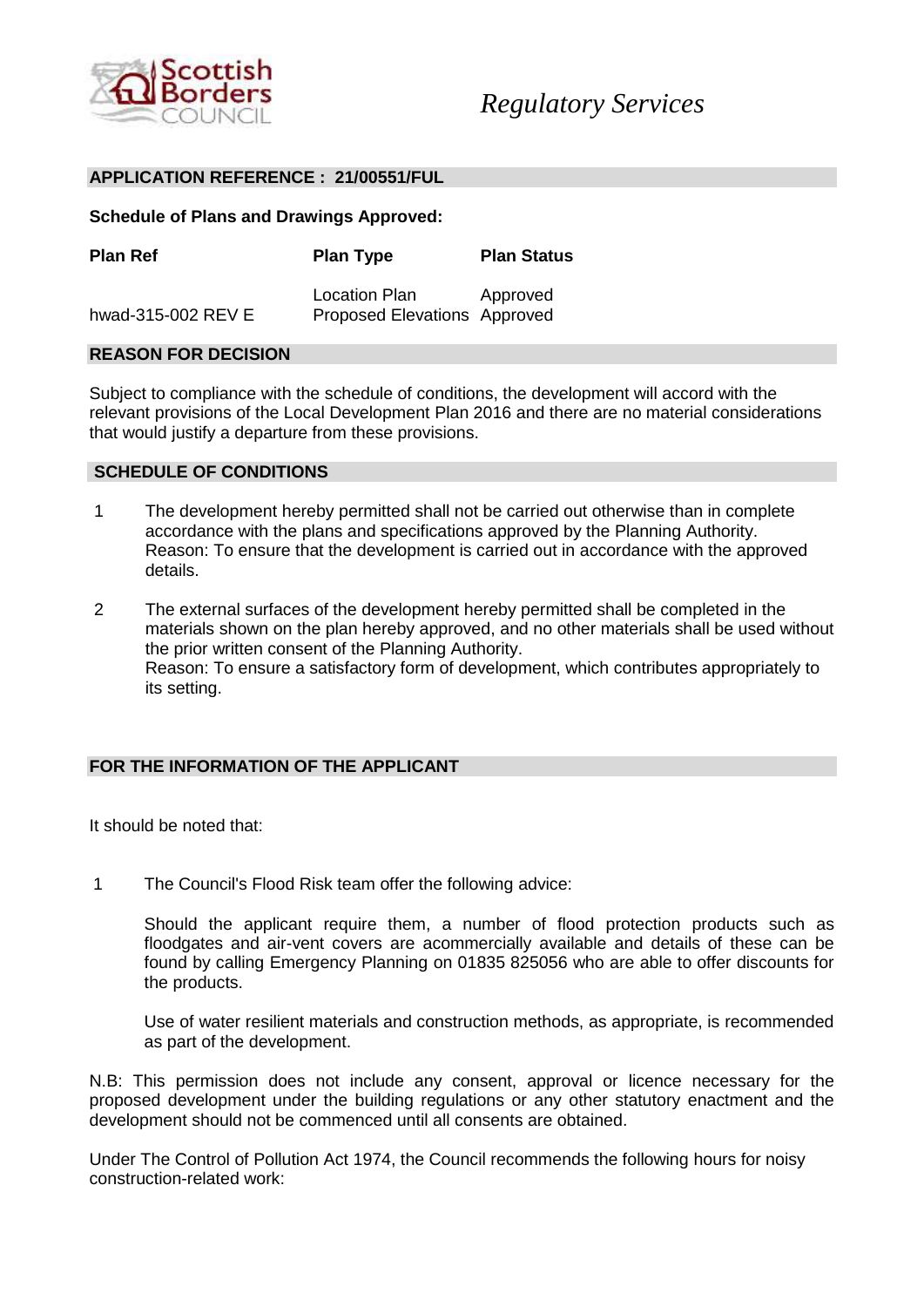

## *Regulatory Services*

Monday-Friday 0700-1900 Saturday 0800-1300 Sunday and Public Holidays - no permitted work (except by prior agreement with the Council)

Contractors will be expected to adhere to the measures contained in BS 5228:2009 "Code of Practice for Noise and Vibration Control on Construction and Open Sites".

For more information or to make a request to carry out works outside the above hours, please contact an Environmental Health Officer at the Council.

## **Notice of Initiation of Development**

Section 27 of the Town and Country Planning (Scotland) Act 1997 (as amended) requires that any person who has been granted planning permission (including planning permission in principle) and intends to start development must, once they have decided the date they will start work on the development, inform the planning authority of that date as soon as is practicable. A form is available on the Council's website for this purpose.

## **Notice of Completion of Development**

Section 27B of the Town and Country Planning (Scotland) Act 1997 (as amended) requires that any person who completes a development for which planning permission (including planning permission in principle) has been given must, as soon as practicable after doing so, give notice of completion to the planning authority.

When planning permission is granted for phased development then under section 27B(2) the permission is to be granted subject to a condition that as soon as practicable after each phase, other than the last, is completed, the person carrying out the development is to give notice of that completion to the planning authority.

In advance of carrying out any works it is recommended that you contact Utility Bodies whose equipment or apparatus may be affected by any works you undertake. Contacts include:

Transco, Susiephone Department, 95 Kilbirnie Street, Glasgow, G5 8JD Scottish Power, Riccarton Mains Road, Currie, Edinburgh, EH14 5AA Scottish Water, Developer Services, 419 Balmore Road, Possilpark, Glasgow G22 6NU British Telecom, National Notice Handling Centre, PP404B Telecom House, Trinity Street, Stoke on Trent, ST1 5ND Scottish Borders Council, Street Lighting Section, Council HQ, Newtown St Boswells, Melrose, TD6 0SA Cable & Wireless, 1 Dove Wynd, Strathclyde Business Park, Bellshill, ML4 3AL BP Chemicals Ltd, PO Box 21, Bo'ness Road, Grangemouth, FK2 9XH THUS, Susiephone Department, 4<sup>th</sup> Floor, 75 Waterloo Street, Glasgow, G2 7BD Susiephone System – **0800 800 333**

If you are in a Coal Authority Area (Carlops or Newcastleton), please contact the Coal Authority at the following address: The Coal Authority 200 Lichfield Lane, Berry Hill, Mansfield, Nottinghamshire NG18 4RG.

If the applicant is aggrieved by the decision of the Planning Authority to refuse planning permission for or approval required by a condition in respect of the proposed development, or to grant permission or approval subject to conditions, the applicant may require the planning authority to